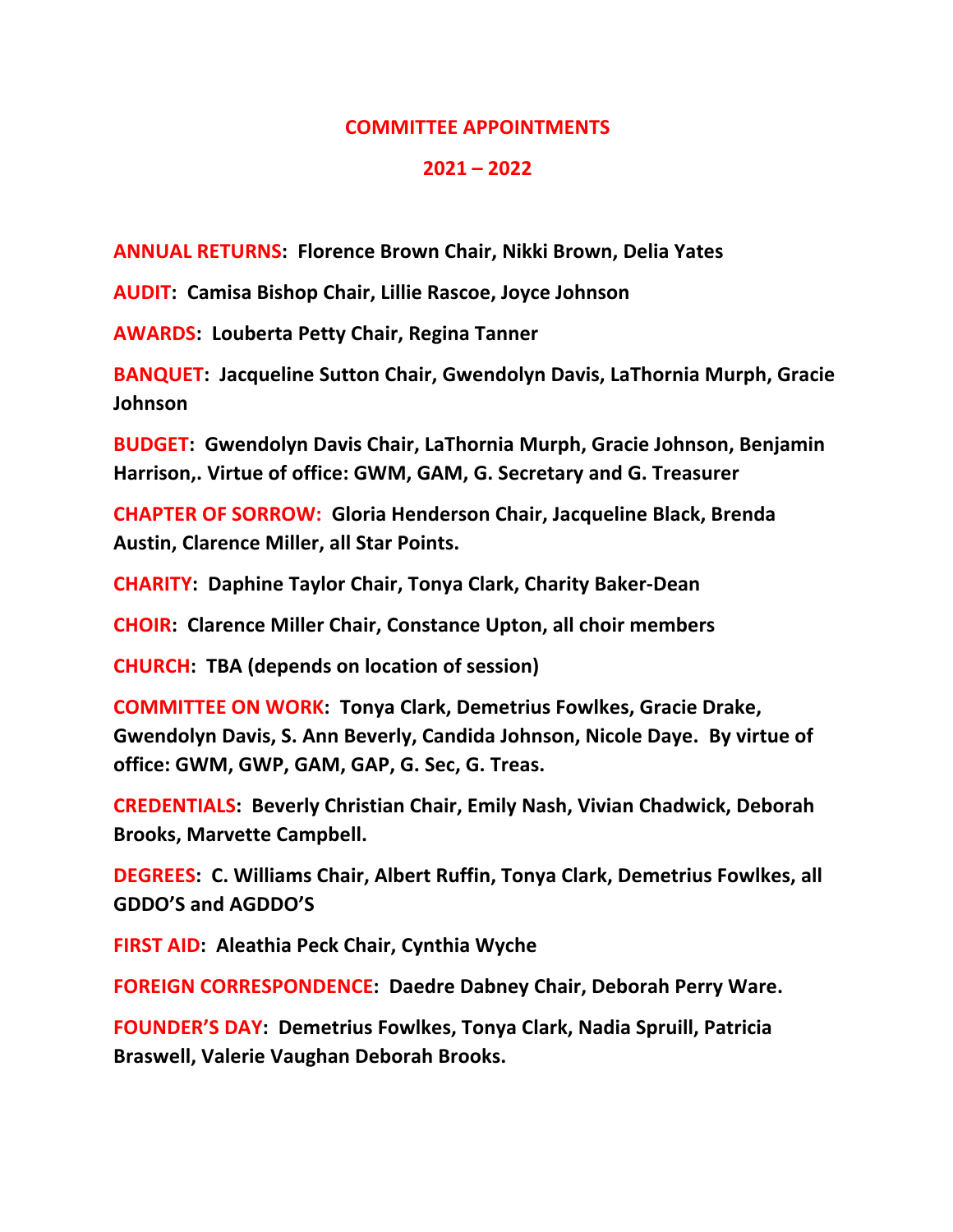**GRAND DISTRICT DEPUTY ORGANIZER COMMITTEE: Cheryl Hicks Chair, Patricia Harris, Erica Scott, Juneifure Vaughan.**

**GRAND OFFICERS REPORT: Rachael Gee Chair, Billie Winzor, Angela Scott.**

**GRIEVANCE AND APPEALS: Michael Hodges Chair, Clarence Miller, Charles Jones, Gloria Henderson, Cheryl Hicks.**

**HISTORY AND ARCHIVES: Evelyn Davis Chair, Sandra Bowman, Candida Johnson, PGWM'S, PGWP'S, HPGWM'S and HPGWP'S.**

**HOSPITALITY: Constance Mama Chair, Tracey Mama, Phillip Wright, Gloria Cole.**

**JURISPRUDENCE: Cecelia Irby, Chair, Herman Eggleston, Anna Gayles, Gloria Brown, Mary Hamilton, Michelle Greer.**

**KITS: TBA (depends location of session)**

**LIFTING OF PASS: Albert Ruffin, Charles Jones, Clyde Lindsey, Reginald Clark**

**LIFTING OF PASS: Daphine Taylor, Nadia Spruill, Delia Yates, Patricia Harris, Angela Scott, Ann Beverly, Nikki Brown, Billie Winzor.**

**MILEAGE AND PER DIEM: Juneifure Vaughan Chair, Tawana Hawks, Ann Hurdle.**

**NON REPRESENTED CHAPTERS: Angela Scott Chair, Eloise Moore, Cathy Williams-Hall, Erica Scott.**

**PROCEEDINGS BOOK: Deborah Brooks, Tawana Hawks**

**PUBLICITY: TBA**

**REGISTRATION: Deborah Brooks Chair, Linda Reynolds, Daisy Kriven, Sandra Bowman**

**RESOLUTIONS: Rosalind Holland Chair, Valco Dupree-Peters, Nicole Tarver, Daedre Dabney**

**SCHOLARSHIP: Larena Rascoe-Anderson Chair, LaThornia Murph, Catherine Jones-Lewis**

**SITE COMMITTEE (West): Gracie Johnson Chair, Deborah Ware, Eloise Moore, Louberta Petty. By virtue of office: GWM, GWP, G. Secretary, G. Treasurer**